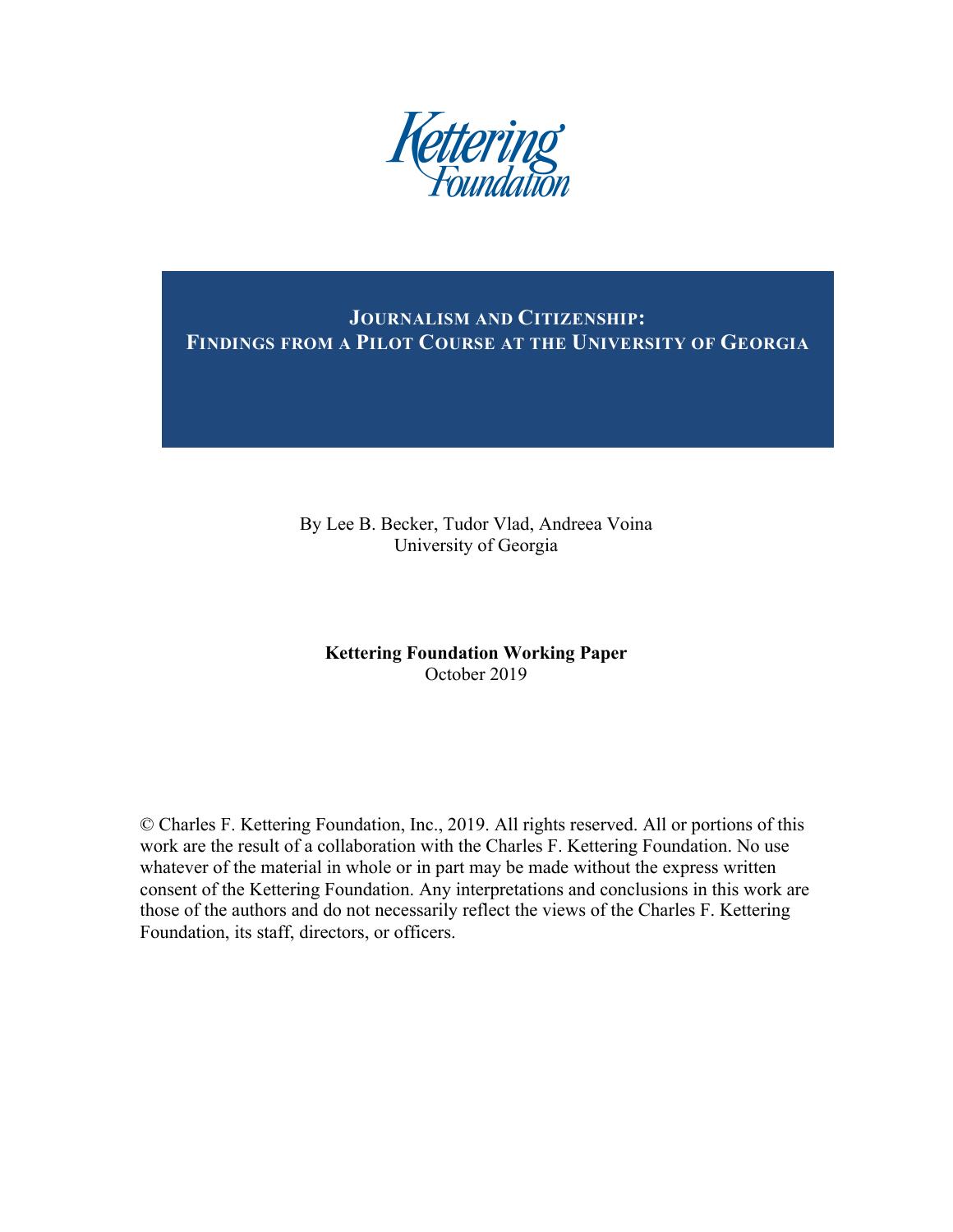#### Preface

By Paul Voakes, Professor of Journalism, Emeritus, University of Colorado

What does journalism have to do with citizenship? Quite a lot, the authors of the following report would argue. Their challenge, in piloting the course "Journalism and Citizenship," was to see whether journalism students would agree.

The results, of course, were mixed. But the conclusions the authors drew from their classroom experience offer a good deal of hope and suggest—in my mind, at least a new type of curriculum that could help improve both democratic practice and journalism.

Lee Becker, Tudor Vlad, and Andreea Voina seized a serendipitous opportunity (to fill a curricular void) in the spring semester of 2017 at Georgia's Grady College of Journalism and Mass Communication to design an experimental course. For the first time in any journalism program, the course set out to explore the connections among three areas of study: citizenship, professionalism, and journalism. The students were assigned to read, write, and talk about each area, and as the course progressed, Professor Lee Becker, the trio's lead instructor and the lead author of this report, brought the three areas into closer and closer contact. Because the students were seniors majoring in journalism, most of their learning was about professions and citizens and whether our common reliance on professions helped or hindered citizens in their democratic work. The assignment for the final paper was a brilliant synthesis of disparate elements: Design a course that would help non-journalists practice journalism.

Becker has addressed a serious gap in journalism education. At best, we pay lip service to the notion that journalism strengthens democracies and helps citizens. The underlying assumption of that lip service is that accurate articles about important public issues will lead to better-informed voters—ergo, democracy is served. But Becker wanted students to explore what citizens really do—or need to do—for themselves and their communities, beyond casting the occasional vote, and then explore how journalism can best help with that. This report makes no secret of the authors' position that journalists should pay far more attention to citizens' information needs and communicative abilities—even to the point of citizens contributing to the journalistic enterprise themselves.

By the end of the semester, as you'll see, most students had a more nuanced understanding of citizenship and community. But most still endorsed the notion that journalism is a means by which trained professionals impart knowledge to citizens, using a perspective of detached objectivity. From a civic-engagement point of view, this may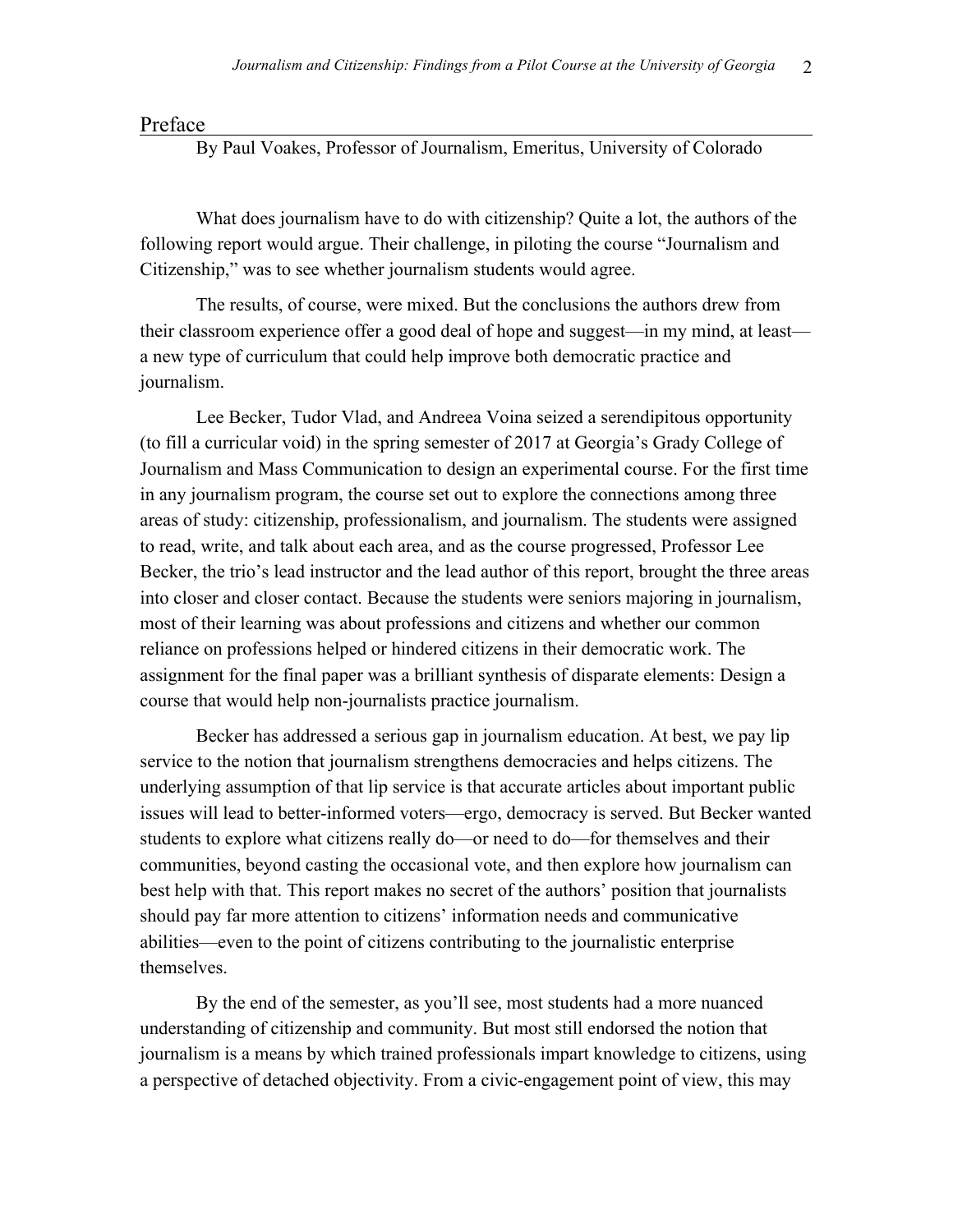seem a disappointing result. Worse, Becker discovered midway through the course that not 1 of the 11 students intended to pursue a career in mainstream journalism.

Nonetheless, I see the Becker course as the beginning of a promising path forward. The 0-for-11 discovery symbolizes a larger trend: The work of journalism is still necessary to our democracy, but this work will be controlled less and less by a profession. The explosion of internet-based, interactive communication, in tandem with a collapsing corporate model for news, virtually assures that.

So why do students continue to enroll in journalism courses? I think it's because they value the skill set a journalism degree delivers, and they see career opportunities in dozens of communication-related fields that will value those skills as well. The problem is that this generation of students does not, as the Becker course reveals, readily see the larger, essential democratic mission of journalism.

Communication is vital to democratic practice, but disinformation, misinformation, gossip, rumor, and naïve inaccuracy now compete too easily with reliable information. Also, a community's system of news and information is no longer the exclusive purview of the news company hiring professional journalists. The newsletters, social-media feeds, and blogs of neighborhoods, civic organizations, institutions, and individual activists comprise an ecology of news that professional journalists contribute to—yet no longer dominate.

And these are the same persons and groups who are responsible, in every community, for making public life go well. Is it possible that the missions of journalism and citizenship are closely aligned? I believe so, as do the authors of this report. Every act of democratic deliberation, from naming and framing problems to the archiving of what a community has collectively learned about those problems, depends on the responsible sharing of reliable information. That's what journalists do. Despite the demise of their public-information monopolies in America's communities, citizens still need journalists. We need people who are trained and committed to monitor those in power for abuses; to sift through the data in our information-overloaded environment to help us make sense of current events; to verify or debunk claims that have people wondering; to provide a respected platform for diverse citizens' voices to be heard; and to persist as an independent institution that facilitates citizens' efforts to improve their communities' well-being.

But clearly, the late-20th-century model of journalism that blended sensationalism with detached objectivity was not serving democracy well. As citizens' trust in their institutions plummeted over the last four decades, so too did citizens' trust in their news media.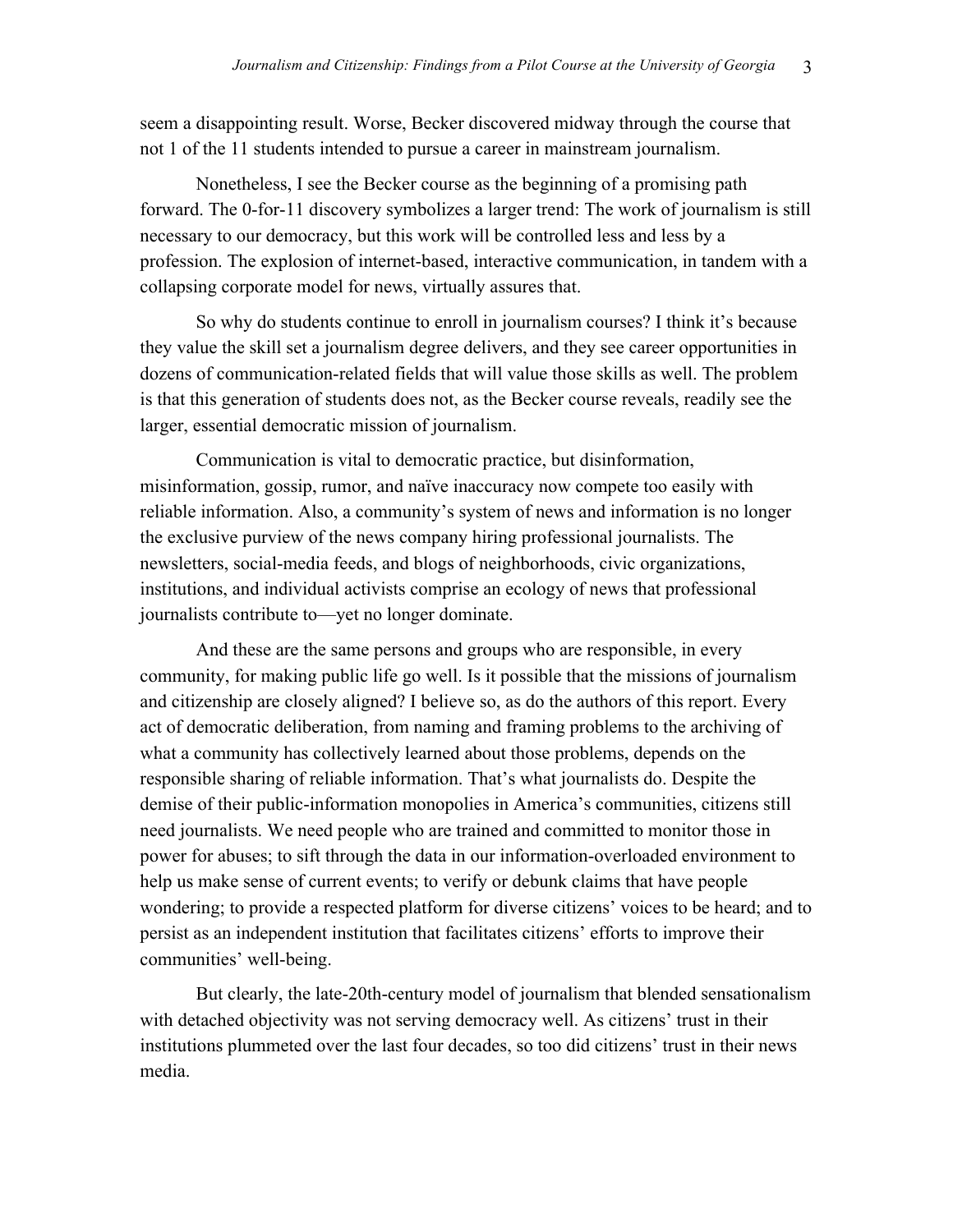A change is in order, and as the Becker report suggests, higher education should be part of that change. Just as our nation needs people to commit to doing the work of journalism, our nation needs people to commit to doing the work of citizenship. And the two cannot be held separate. Citizens are capable of enhancing, even performing, the work of journalism, and journalists are capable of enhancing the work of citizens. My own research shows that when journalists and citizens work together on reporting projects, journalists' trust in citizens' abilities improves and citizens' trust in their media improves.

And as Becker himself states, "A single course is only the first step" in shifting the way young people think about journalism and democracy. I foresee, in the not-toodistant future, an interdisciplinary curriculum in Communication and Community.

Becker recommends infusing the rest of the journalism curriculum with a greater awareness of the work of citizens, which is laudable. But why confine that awareness to the journalism department? As the authors point out, only a few journalism students will be journalists all their adult lives, but all journalism students—all university students, for that matter—will be citizens. It's time to promote civic education as a core competence in a university education.

The study of citizenship is complex and broad—too broad for a single academic department. Journalism students, for example, need to learn how a community communicates, such as through "listening posts" or "third spaces," so they can pursue stories that accurately reflect the needs and curiosities of ordinary citizens. They need to understand how citizens deliberate as they seek a course of action to address a wicked problem. Non-journalists who are civically engaged need to know how to tell stories effectively using multiple media and how to request appropriate government records, as well as how to evaluate news reports for bias or falsity. There isn't a single journalism professor, or political science, sociology, or communications professor, who can teach all of that—especially not in one semester.

More important than any particular skill set is the mindset I wish students could embrace: that journalists can facilitate democratic deliberation, and that citizens have a great capacity for finding and sharing reliable information.

A coherent combination of media and democracy courses needn't derail a student's pursuit of any particular degree: Three or four courses (out of 40 in a typical undergraduate degree) could effectively instill an appreciation for the work of citizens and journalism's role in that work.

This idea is hardly far-fetched. In 2012, the US Department of Education urged colleges and universities to "make civic learning and democratic engagement an animating national priority," and hundreds of the nation's roughly 3,000 four-year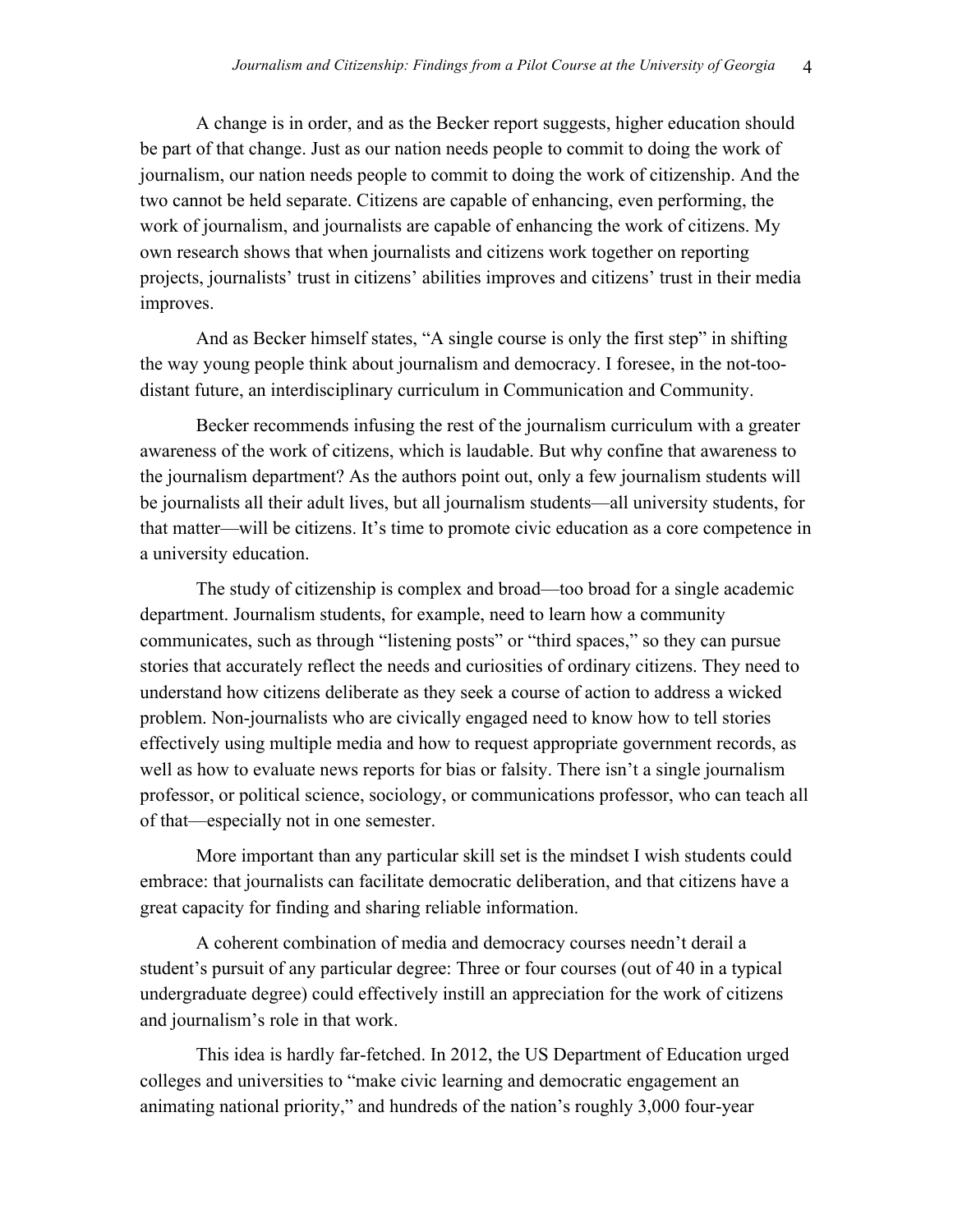colleges and universities have responded by creating courses or even initiating broader programs in civic engagement. At the top of this list is Tufts University's Jonathan M. Tisch College of Civic Life. Dozens of other universities now offer multidisciplinary certificates in civic engagement, and dozens more now include civic engagement courses in their core (required) curricula. So far, journalism rarely has a seat at this table. But to the extent that public communication is a key ingredient in the dynamics of the democratic process, journalism does belong. We can look to MIT's Center for Civic Media; Duke University's program Civic Engagement in a Changing Media Environment; the Youth Academy for Media and Civic Engagement at USC's Annenberg School of Communication; and the master's program in Media and Public Engagement at the University of Colorado, Boulder, as leading examples.

Universities are structurally conservative, of course, and academic silos will hinder the acceptance of programs like these. Here a university's central administration plays a key role in providing incentives to reach across departmental borders. Again, we have a precedent. Ten years ago, SUNY Stony Brook's president launched a campuswide News Literacy program that included a course for the general-education core. Since then, more than 10,000 students have taken it.

One course—such as the fascinating course described here—is only the beginning. When we consider the challenges facing democratic practice in 2019, we can appreciate there's a lot at stake. As David Holwerk, the Kettering Foundation's director of communications, has said, advocates for democracy don't necessarily concern themselves with journalism or journalism education, "except as they pertain to making citizens more effective actors in a democracy." This report describes a creative, pioneering effort in that regard and a template upon which a broader curriculum can be constructed.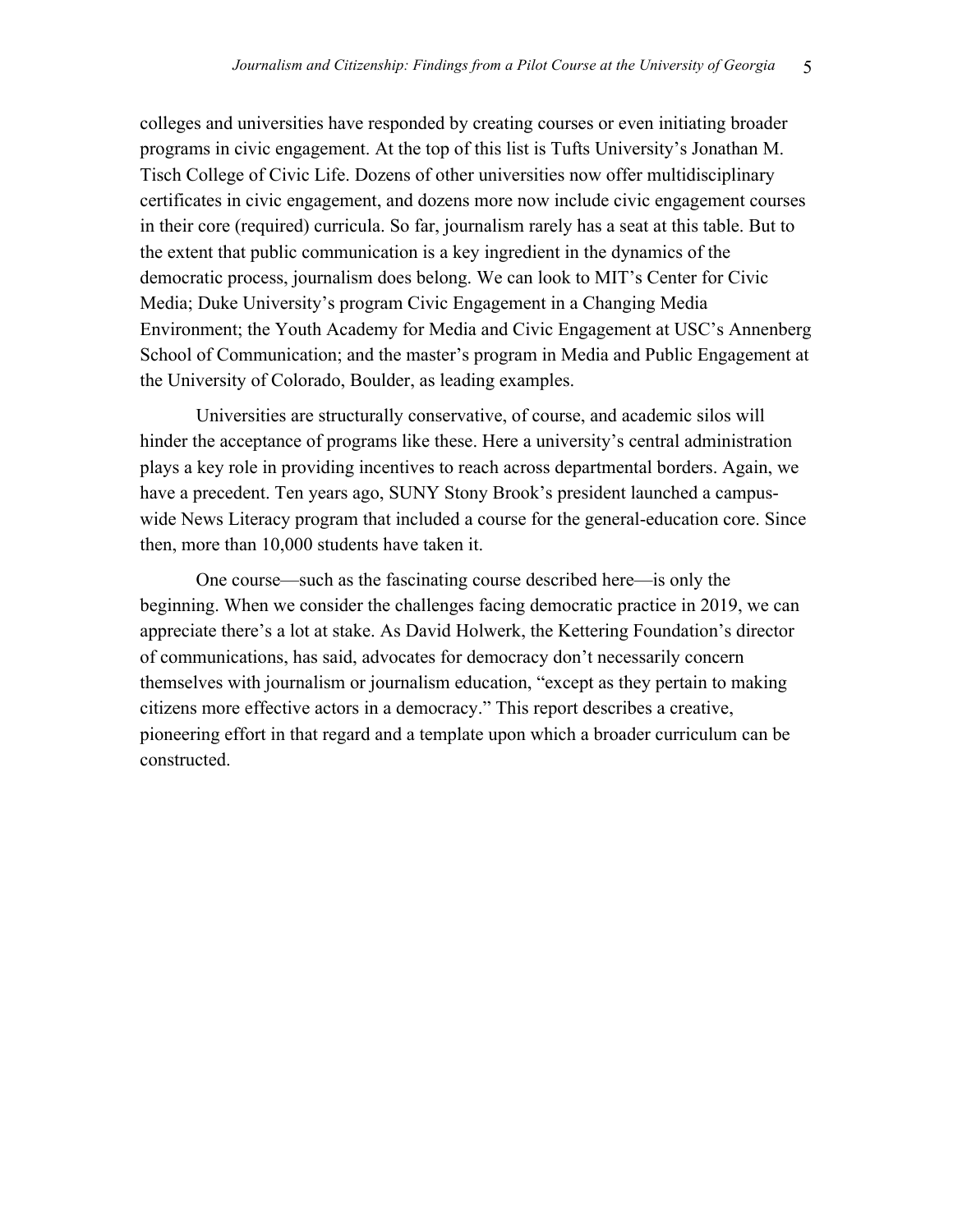### Introduction

Journalism curricula at universities in the United States routinely include discussion of citizens, identified as those served by journalists and journalism. It would be the rare course in journalism that did not include that service orientation. Less common is coursework that focuses on citizenship or on citizen perspectives on journalism.

This report outlines the development and implementation of a university-level course in journalism designed to examine the relationship between journalism and citizens. The course contained two distinct components: (1) a critical examination of journalism as practiced, focusing on how journalism treats citizens; and (2) a plan of action to bring about change in the relationship between journalism and citizens.

The report contains details of the creation of a course, Journalism and Citizenship, and of its implementation in the Grady College of Journalism and Mass Communication at the University of Georgia. It includes a critical assessment of what was done by the instructor and others working with him on introducing the class and by the students in taking the class. It also contains data on how student views of both journalism and citizens changed over the course of the semester.

The data come from detailed notes created during the development and implementation of the Journalism and Citizenship course, responses of students to survey questions and self-reflective assignments that were integrated into the class, and from video records of class discussions. The course was treated as a research enterprise designed to learn what went well and what did not. Approval was granted by the University of Georgia Institutional Review Board to treat the course as a study involving human subjects so that the data from the students, minus identifiers, could be used in this report.

In sum, this report provides guidelines for the development and implementation of a course on the relationship between journalism and citizens, applicable to journalism and other university curricula in the future. A fuller report available from the Kettering Foundation includes detailed notes about how the class was taught that could be used by anyone wishing to add a course to a university journalism curriculum in the future.

#### **Description of Course**

The three authors of this report taught the course as a senior-level, topical seminar in the Journalism Department of the Grady College of Journalism and Mass Communication in the Spring of 2017.

The course met twice a week for a total of 30 sessions of 75 minutes each.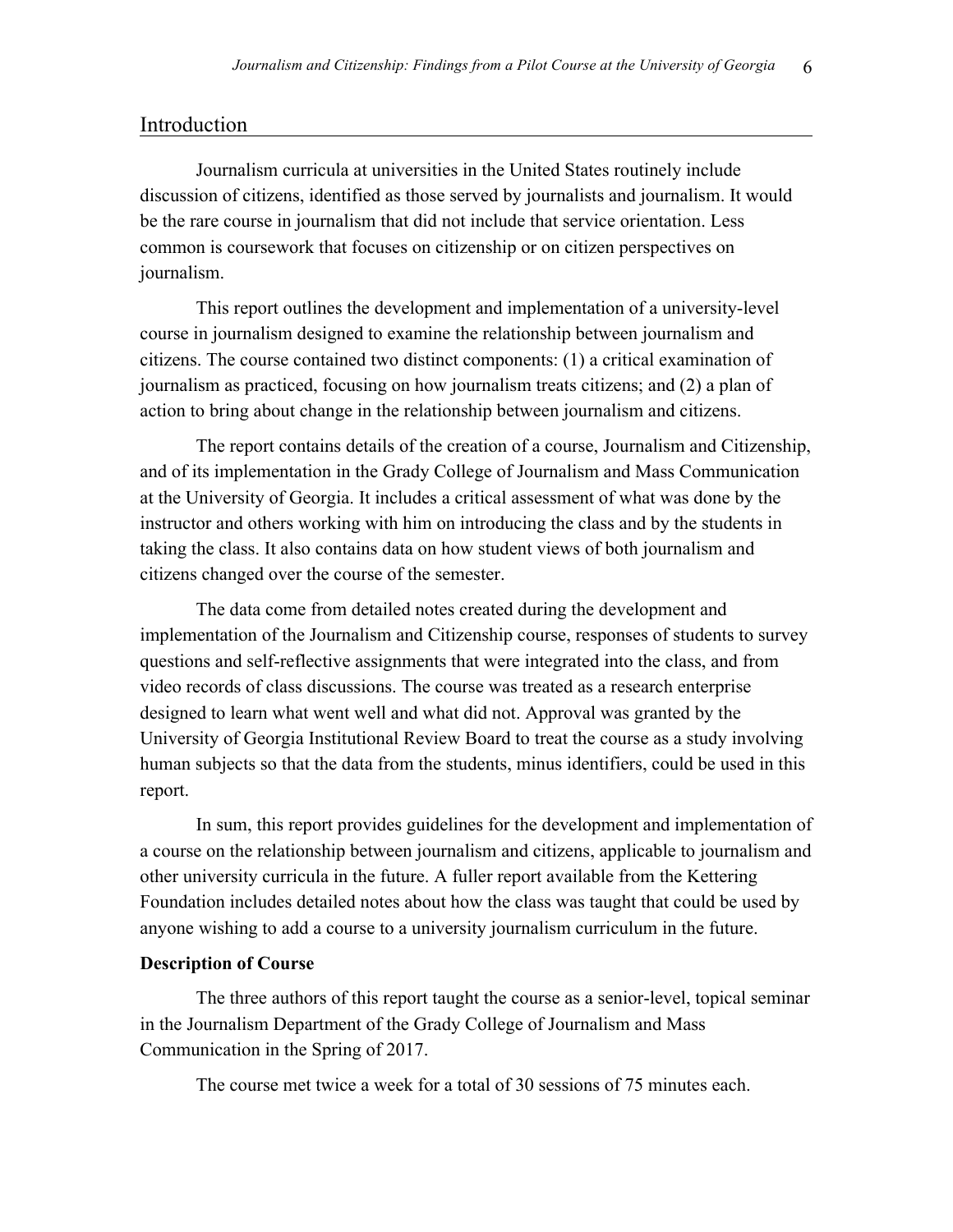Of the 11 students who enrolled in Journalism and Citizenship, 8 were in Magazine, 2 were in Public Affairs Journalism, and 1 was in Publication Management. Ten of the 11 were graduating in the spring of 2017. The remaining student was graduating in the summer of 2017. The class consisted of nine women and two men.

Lee Becker was the teacher of record. Tudor Vlad assisted in preparing materials for the course and participated in class discussions. Andreea Voina participated in classroom discussions, assisted with organization of records and data from the students, and video recorded parts of many class sessions.

The course began with the view that journalism is an act of citizenship and fundamental to deliberative democracy. The course incorporated a critical assessment of how journalism as traditionally practiced deals with citizens. Included was an examination of how news is constructed, how expertise is assessed, and how citizens are imagined. The class analyzed the professional model of journalism to understand how that model influences the relationship between journalists and the communities they serve. Building on this critical assessment of journalism as practiced, the course explored alternative ways for journalists to interact with citizens and examined ways to encourage citizens to engage in journalism.

We adopted three textbooks for the course:

- Brown, David Warfield (2014). *America's Culture of Professionalism*. New York: Palgrave MacMillan.
- Keen, Andrew (2007). *The Cult of the Amateur*. New York: Doubleday.
- Mathews, David (2014). *The Ecology of Democracy*. Dayton, OH: Kettering Foundation Press.

We supplemented the books with outside materials.

We had planned to take the students into the community to meet people in the community whom our students would otherwise not likely make contact. The short duration of the class made it impossible to use class time for this purpose. The students convinced us that their work and class schedules made it impossible for us to find a common time outside class to meet. As an alternative, we invited five speakers to come to the class to help the students understand the work of citizens and the diversity of the community surrounding them. We also required students to volunteer at a local food bank for one, three-hour shift.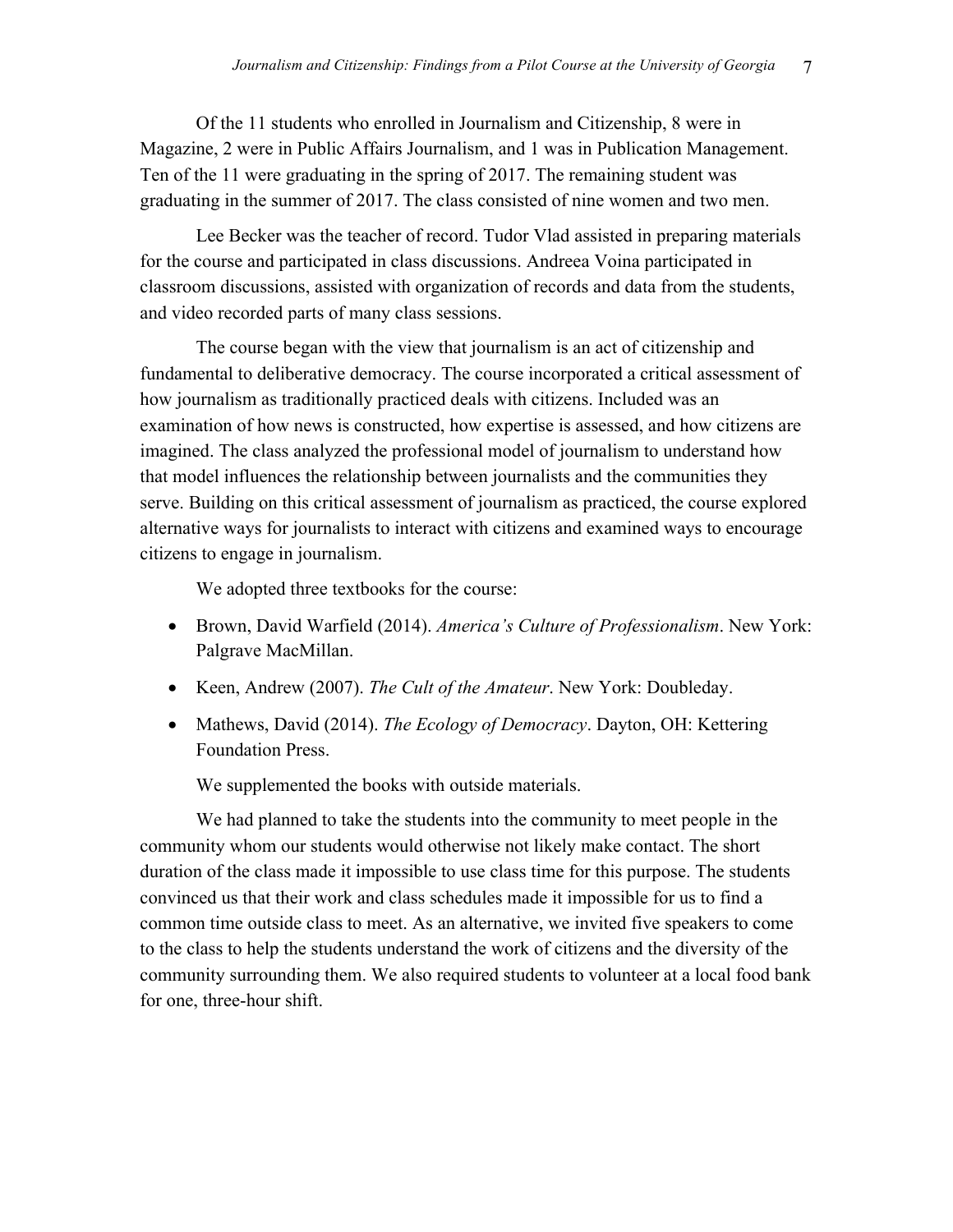### **Progression of Course**

In the initial class, students introduced themselves in very general terms by indicating their major and their hometowns. We introduced ourselves as well. We reviewed the syllabus and course goals.

Students also were asked to sign consent forms to allow us to use their responses to questions and comments made in the class as part of this report. Students were given the option of not signing the forms. All agreed to allow use of their data, without identifiers.

Students then responded to 10 questions presented to them sequentially. At the end of the first session, the students uploaded their responses to the class website.

As the class progressed through the semester, we gave the students what we identified as five small graded assignments, four significant graded assignments, and a final graded assignment.

### **The Data: What We Observed**

The data we observed included students' discussion of their career aspirations, the comments they made about the three books assigned for the course, their responses to the class assignments, and the comments they made during the classroom discussions.

In looking at the classroom discussions, we examined how the students talked about citizens and citizenship, their discussion of their specific career plans, and their comments on the experience working as a volunteer at the local food bank.

We also looked at the product of the final assignment we gave the students, which asked the students to design a journalism class for citizens.

We examined how the students responded to the initial survey given them in their first class and to that same survey at the end of the class and analyzed in detail comments students made about the class in the final assessment session.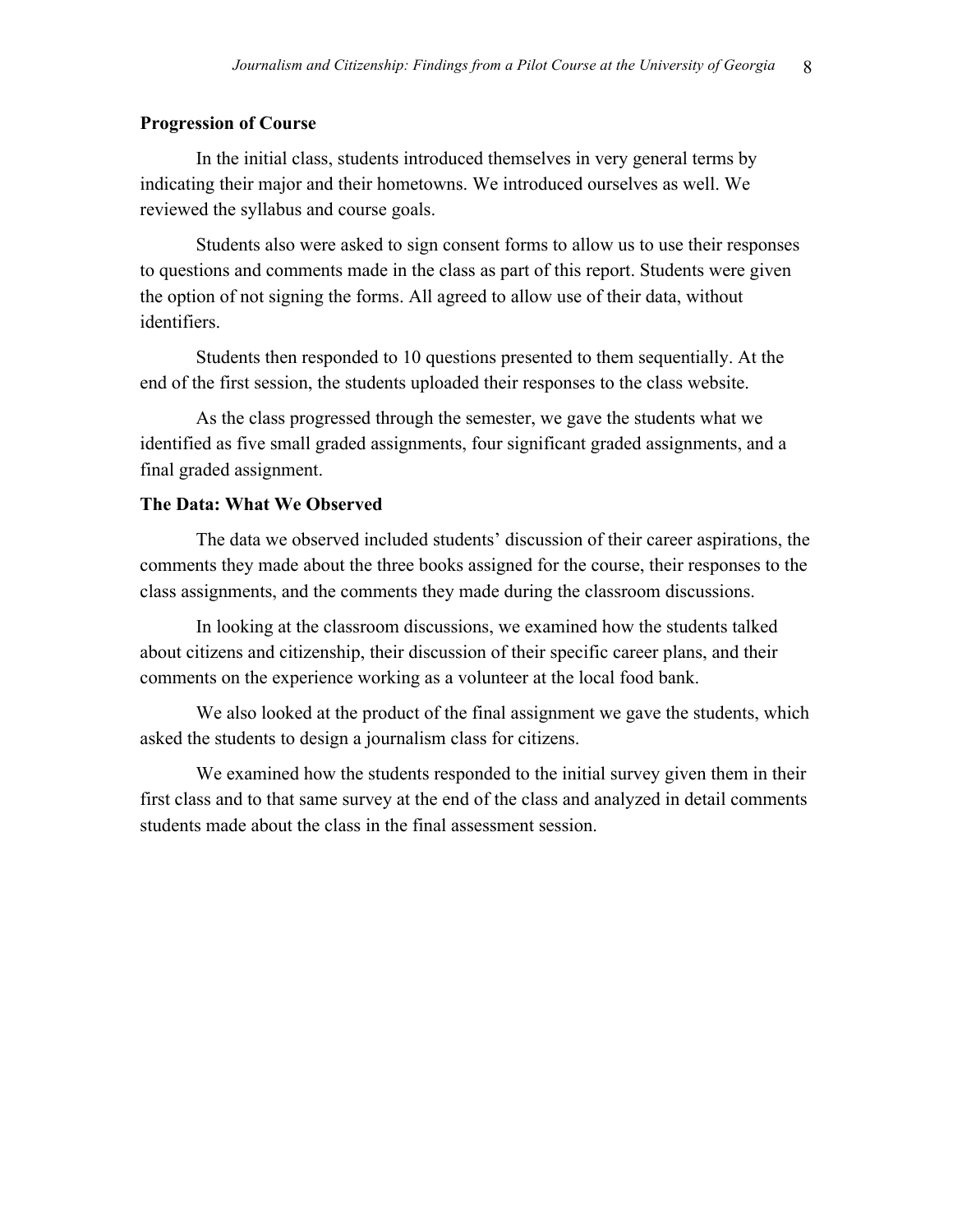### **Conclusions**

The data from the students, and our experiences in teaching the class, lead us to a number of conclusions.

## *Students began the class with only primitive notions about what being a citizen meant.*

Students focused on legal definitions of citizenship in the responses to the questionnaire we gave them at the beginning of the class. Voting was a key part of citizenship, they said. They also told us that they had not discussed citizenship in any detail in any of their earlier classes. They were told frequently that journalists served citizens, they said, but they didn't recall much of a conversation from their classes about the actual needs of citizens. It is possible that the students remembered their classes wrong, but this is what they remembered. They also told us that they had not talked with their parents much about being citizens. The students had only vague notions about how property ownership influences a person's attachment to community. Many said they did not understand what a mortgage was or how it worked.

## *Students did not have a very clear understanding of the relationship between being a journalist and being a citizen.*

Most of the students thought that journalists were citizens, but they also said that journalists held a special status that kept them from being fully engaged as citizens. The students talked about bias if the journalist was attached to the community, but they didn't talk about the consequences of not being attached to a community. In fact, there was little evidence they had even thought about the latter. The students seemed to struggle to talk about journalists as citizens. On the one hand, they suggested that journalists should be involved in their communities, but, on the other hand, some said that if journalists expressed their opinions while covering community issues, they would move away from the principle of "objectivity" that is closely associated to the work of journalists.

## *Students changed their views about citizens during the class much more than they changed their views about journalists.*

The final questionnaire showed dramatic shifts in how the students defined citizenship. Gone was the focus on legal definitions. In its place was an understanding that citizens can engage in their communities in a variety of ways beyond voting. "When I hear the word 'citizen,' I think of members of the community," one student said in response to that final questionnaire. "These members can be citizens of multiple groups and communities, ranging from schools and neighborhoods to the national level."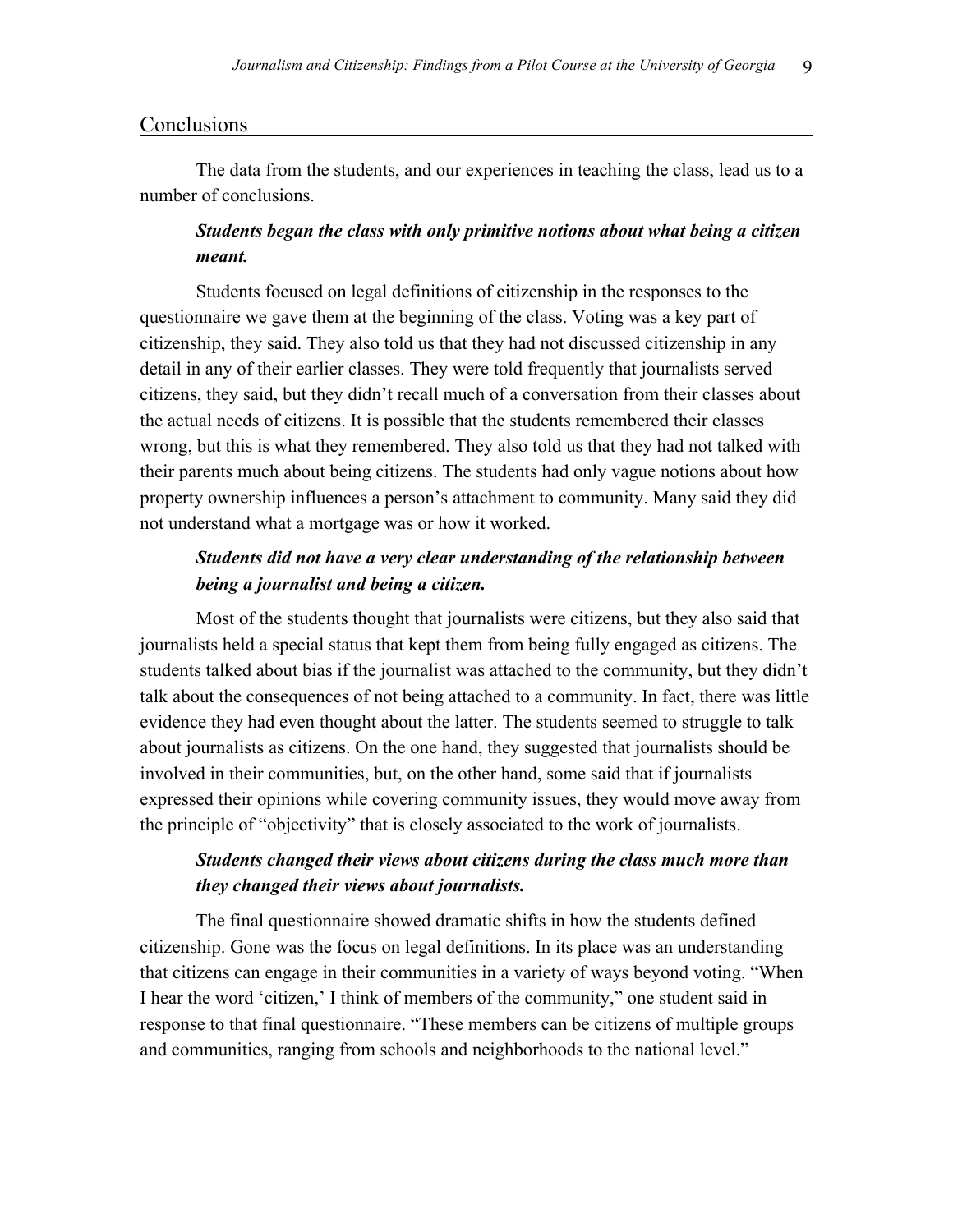The students, however, retained rather fixed notions about journalists. They clearly felt that journalists must be professionals, despite the arguments made in the class readings against the professional model. Brown, in *America's Culture of Professionalism,* argued that professionals, including journalists, by definition, stand detached from those they serve and thus are unable to really accept the value of what the citizens do and contribute. The students did not see this detachment as a problem.

The strongest evidence of this continued preference for a professional model came from the final papers. The students mostly proposed teaching citizens to be professional journalists rather than offer ways to help citizens use journalism as a tool of citizenship.

The students told us that they had been presented with the professional model of journalism in their introductory classes and in other classes as they moved through their journalism programs. If any of the professors challenged the value of being a professional, the students didn't retain it. For the students, it was an act of faith that journalists should want to be professionals.

## *The students were very critical of citizens who practice journalism.*

The students accepted the argument, at the center of Keen's *The Cult of the Amateur,* that amateurs could not do journalism. The students did not have any confidence that citizens could do the type of journalism that the students think needs to be done. In their final papers, students mostly said their efforts to teach citizens to be journalists would be failures because the citizens would not be able to practice at the proper level. What the students wanted to teach the citizens was what they had learned in their own classes, i.e., how to write as a traditional journalist, how to apply traditional journalistic standards, and the importance of established journalistic ethics.

# *The students did not see themselves as part of the community, though most called themselves citizens.*

The students struggled to find language to describe their links to the university, the Grady College of Journalism and Mass Communication, their sororities and fraternities, and their other social groups.

When we asked them to describe how they would talk about their linkages to these groups, they had difficulty translating what they did as students to the idea of citizenship.

One of the students said she was too young to be a real citizen, and she wouldn't be a citizen until she graduated, found a job, and moved to a more permanent residence.

"I've never had to think about it," one student said of being a citizen. "We never talk about citizenship this way."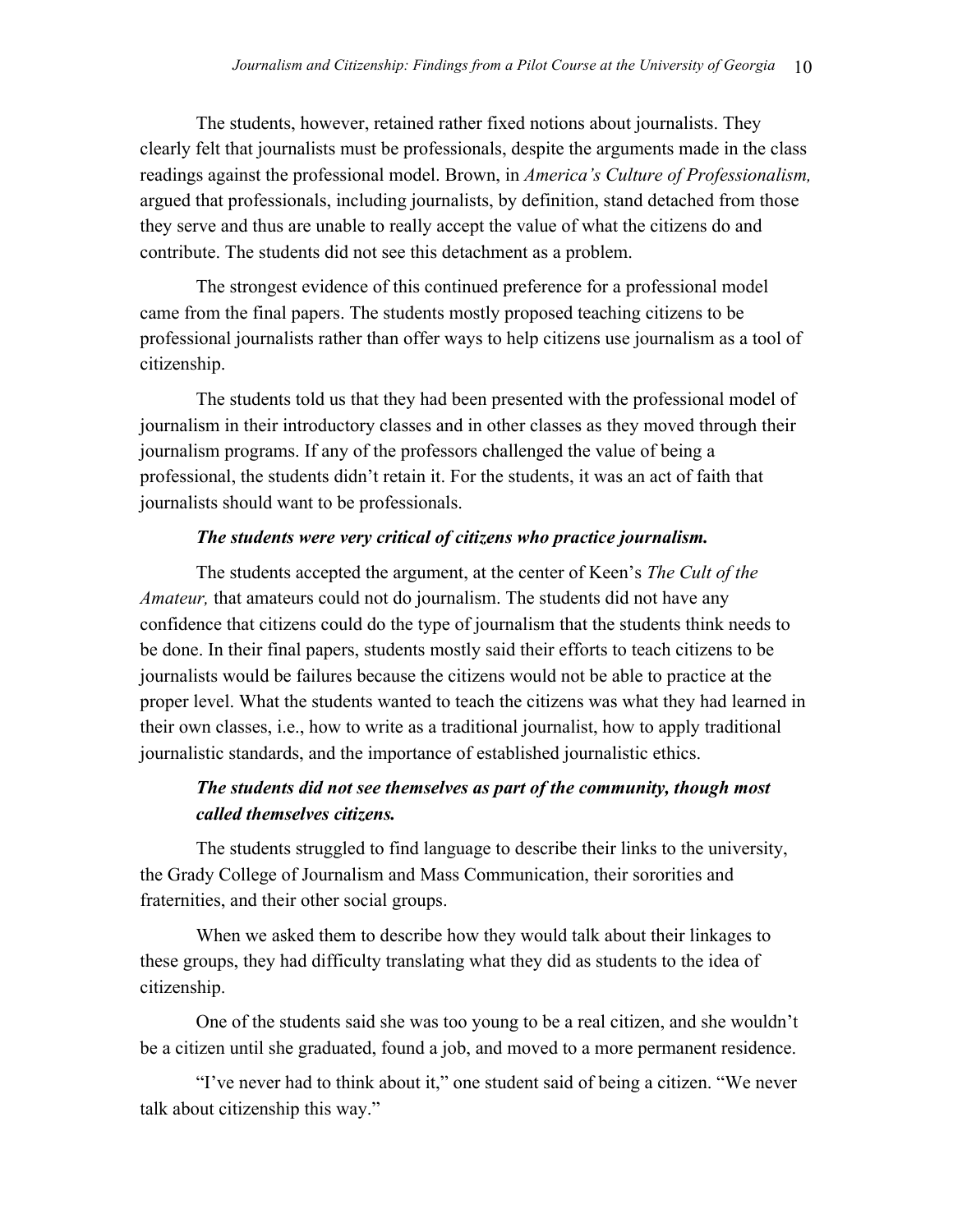# *The students did not recognize the problems confronting community journalism.*

The students knew that the job market was a difficult one. But they didn't understand what the collapse of market-based journalism meant for local communities. In that sense, they didn't translate the media changes to the central concerns of the course.

The students had only rudimentary notions of what might be done to serve the needs of communities as fewer journalists from the traditional media work in those communities. They, again, rejected the idea that amateurs could do journalism. They said they had not considered the idea that tax policies might be modified to support local journalism or that non-journalistic organizations might do journalism.

#### *We didn't learn early enough who our students were.*

We began, hoping we would have some students from outside the college in the class. We felt the class would be enriched by a discussion between the students who wanted to work as journalists and those who were interested in journalism from the perspective of someone without aspirations to work as journalists. In the end, we had 11 journalism students who had almost no interest in careers in journalism. All planned to use their writing skills in their future careers, and they were willing to use those skills to land almost any kind of job on graduation. None of the students planned a career in journalism. We didn't learn that until more than halfway through the class, and we learned it only because the students gave hints of their plans to our outside speakers.

The students subsequently told us that they didn't think their professors wanted to know what their career plans were and wanted to assume the students planned to be journalists. The students said their career aspirations were not something they talked about in classes. They also told us they weren't sure they would have told us their plans had we asked explicitly at the beginning of the class. They said it took some time for them to feel comfortable enough to tell us, and they said that their plans, in some cases, became clearer as the semester progressed and they found the traditional journalism market extremely difficult to access and of limited interest to them.

In hindsight, we wish we had tried earlier to get the students comfortable talking about their aspirations. We would have talked with them about citizenship and journalism at least somewhat differently had we known that they were much more likely to use their communication skills as citizens than as working journalists.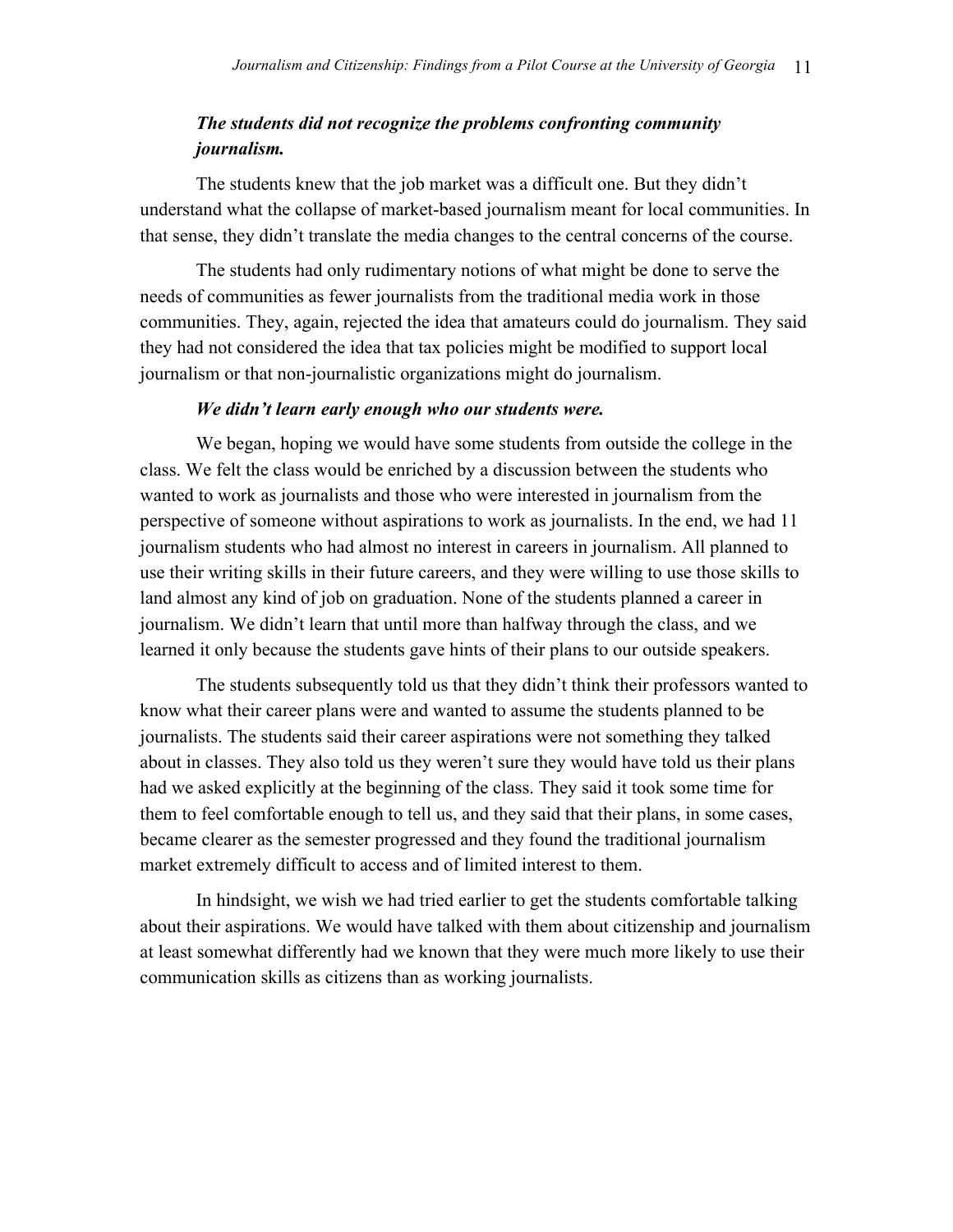### Recommendations

# *We believe a class on journalism and citizenship should be a critical part of a journalism curriculum.*

We asked the students at the end of the class whether they believed it should be a part of the Grady curriculum. We are cautious in taking too seriously their answers, given that they knew what we wanted them to say, but they all said the curriculum *should* be expanded to incorporate the class. They said the course made them think about issues that were new to them.

Given what we heard from the students, we believe they need a class on journalism and citizenship if they plan to practice traditional journalism. They need an opportunity to learn about deliberative democracy, about the work of citizens, and about communication among citizens. They need to move beyond the legalistic ideas about citizens they are likely to bring to the class.

If traditional journalists are to serve as a liaison between government and those being governed, the journalists need to know more about those being governed. In addition, to address the lack of trust between the media and the citizens, the students, as future journalistic practitioners, need to be more tuned in to the lives of citizens.

While our group of graduating seniors might have been unusual, we know that not all students graduating from journalism programs are going to have careers as professional journalists. All of them, however, are going to have careers as citizens. A class that prepares them for the role of citizen is a worthwhile addition to a journalism curriculum.

The class also should be available to those who do not seek a career in journalism. They, too, need to understand citizenship and the role journalism can play in it.

### *A single course is only a first step.*

The experience teaching the class brought home to us how deeply embedded the idea of professionalism is in the typical journalism curriculum. Students are told they are being educated to become professionals to serve citizens. They are not taught that they will be citizens as well or that citizens have expertise that is to be respected and valued by journalists. And they are not taught that citizens can do journalism as an act of citizenship.

The single class didn't really dent the notion that citizens are to be served by journalists or that the professional model is the appropriate one for journalism. The course helped students better understand citizenship, but it did relatively little to challenge the basic assumptions that journalism is the province of professionals and that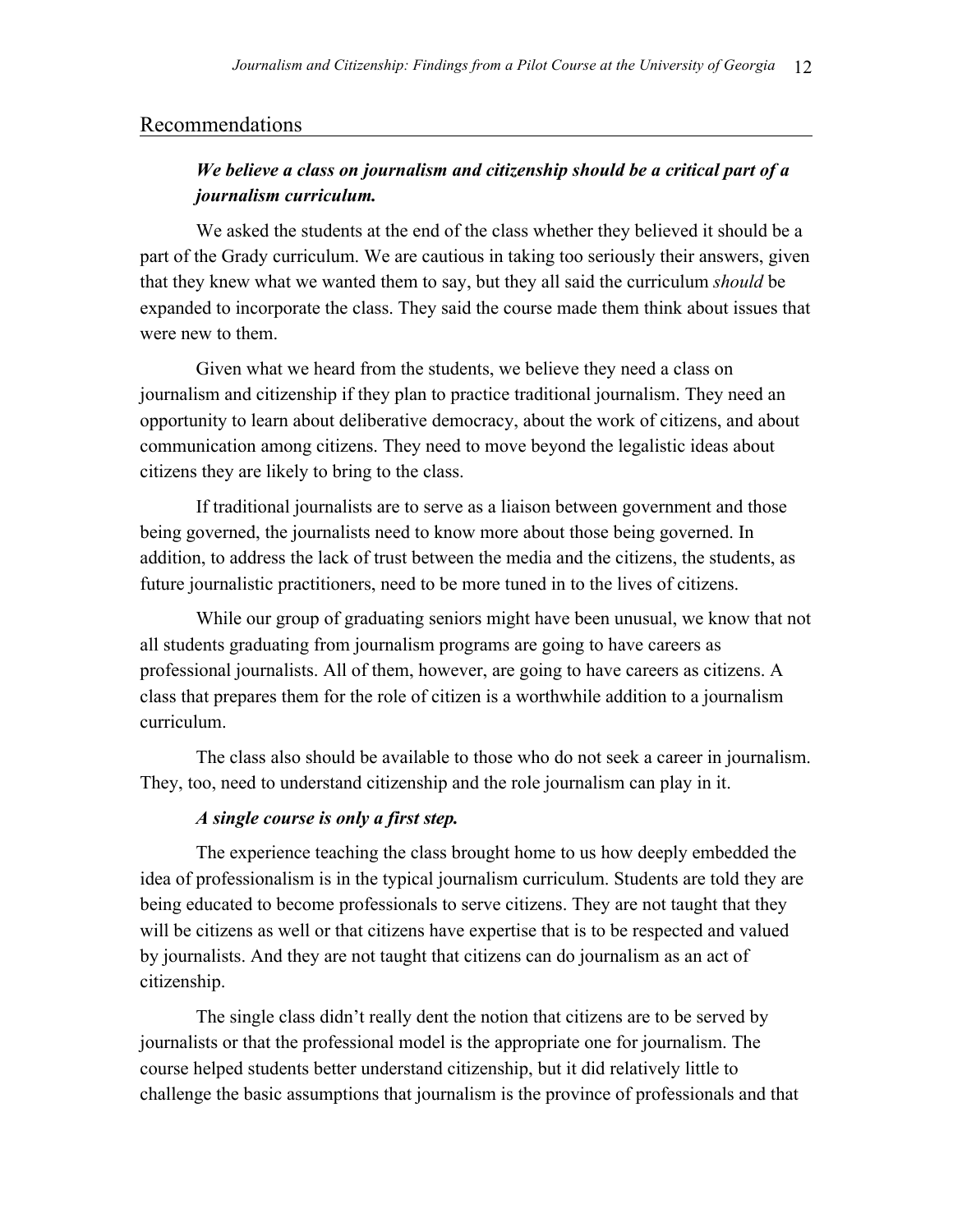society is well served by the distance professionalism creates between the service and client classes.

The broader goal has to be to introduce the issues raised in this class at the very beginning of the journalism curriculum and to make sure those issues are incorporated into classes that follow.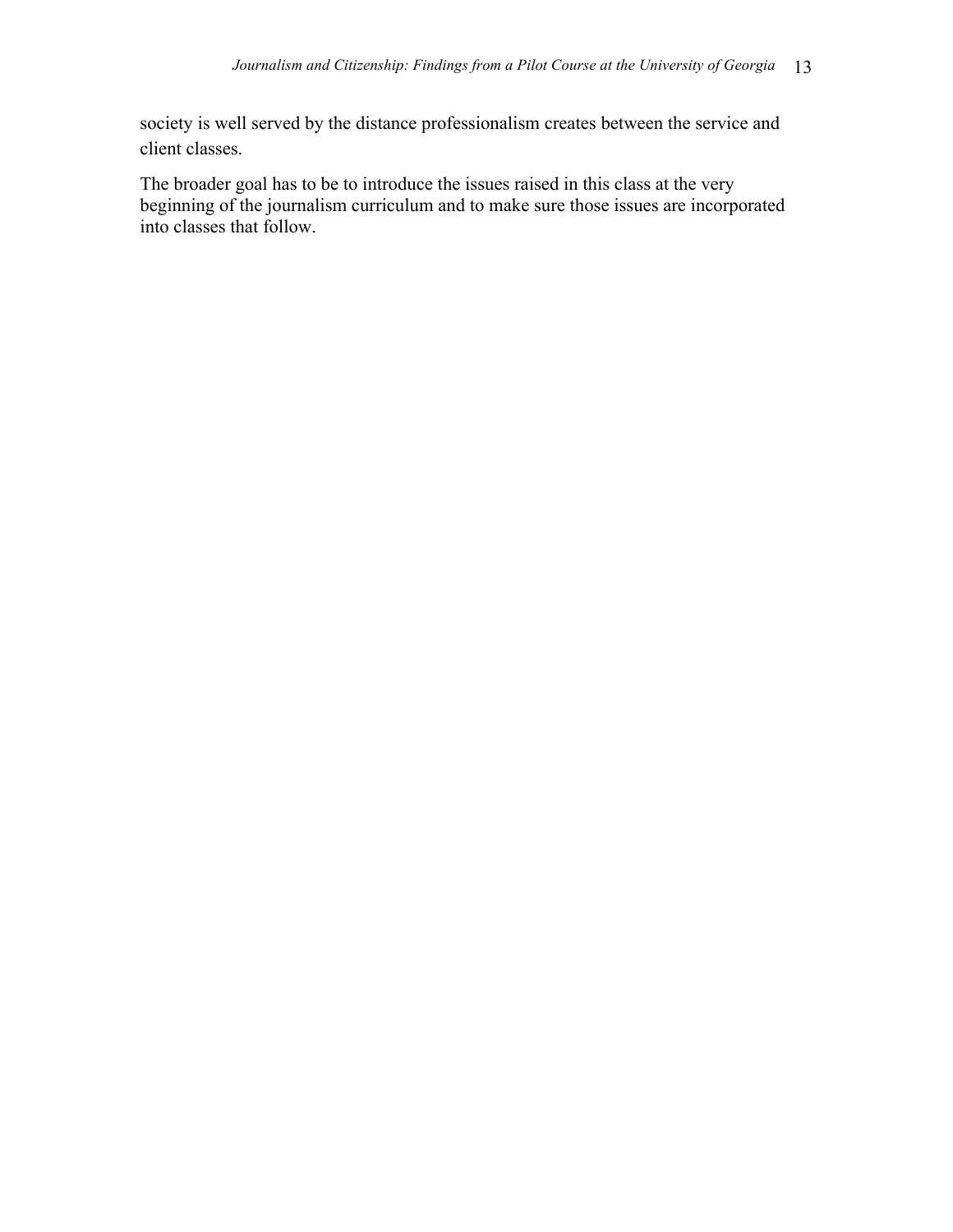# **Contributors**

Lee B. Becker is emeritus professor in the Grady College of Journalism and Mass Communication and emeritus director of the James M. Cox Jr. Center for International Mass Communication Training and Research.

Tudor Vlad is director of the James M. Cox Jr. Center for International Mass Communication Training and Research.

Andreea Voina, a former Fulbright scholar in the Cox Center, is currently teaching at Babes-Bolyai University in Cluj-Napoca, Romania.

This is a shortened version of a full report by this title submitted to the Kettering Foundation.